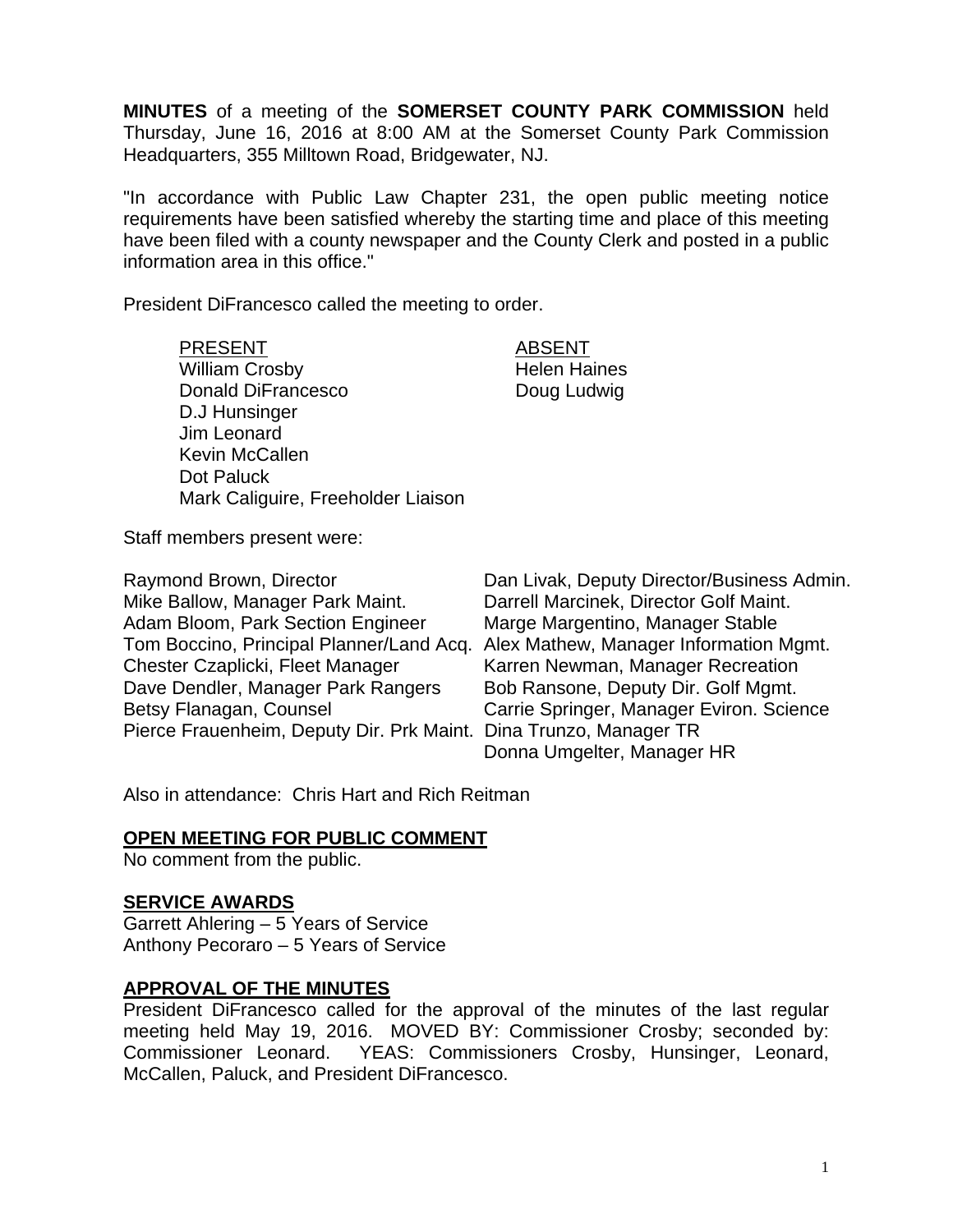# **APPROVAL OF BILLS FOR PAYMENT**

# **Resolution R16-043 – Payment of Claims**

Resolution authorizing payment of bills for \$1,207,092.98 comprising of check numbers 5845-5876, 5946-5952, 5725-5769, 5775-5842, 5879-5945, 5958-6023 and 6024-6075. MOVED BY: Commissioner Crosby; seconded by: Commissioner Doyle. YEAS: Commissioners Crosby, Hunsinger, Leonard, McCallen, Paluck, and President DiFrancesco.

# **DIRECTOR'S REPORT**

Director Brown submitted a report for the month of May 2016 and reminded everyone of the Park Commission's  $60<sup>th</sup>$  anniversary brunch scheduled for July 10<sup>th</sup> at Ninety Acres. Ray also stated that Freeholder Peter Palmer will be honored at the brunch for his contributions to the Park Commission and to Somerset County

#### **Resolution R16-044 – Thanks and Appreciation to Freeholder Peter Palmer**

Resolution thanking Peter Palmer for his dedication and contributions to Somerset County Park Commission. MOVED BY: Commissioner Paluck; seconded by: Commissioner Leonard. YEAS: Commissioners Crosby, Hunsinger, Leonard, McCallen, Paluck, and President DiFrancesco.

# **COMMISSIONER CORRESPONDENCE**

- 1. Email from regular visitors to Buck Garden expressing their deepest and genuine appreciation for the nature of Buck Garden and appreciation of the work done by Jim Avens and his staff. They have created a photo sharing network which includes photos of their excursions to Buck Garden.
- 2. Notice received from an attorney regarding the use of the trademark name Pony Club. The stable uses the name Pony Pals Club. The attorney would like confirmation of the change of the name of the program. Betsy Flanagan stated that Marge Margentino prepared a letter that confirms the name has been changed to Pony Pal Program.

# **CONSENT AGENDA**

# **RESOLUTIONS**

The following resolutions were MOVED BY: Commissioner Crosby; seconded by: Commissioner Leonard. YEAS: Commissioners Crosby, Hunsinger, Leonard, McCallen, Paluck, and President DiFrancesco.

# **Resolution R16-045 – Authorizing Agreement with Eastern Armored Services for Deposit Pickup**

Resolution authorizing the execution of the Addendum to the Service Agreement between Somerset County and Eastern Armored Services, Inc. formulated as a result of recent negotiations and noted in Schedule *B* effective June 1, 2016 to provide Deposit Pick Ups from Various Locations within Somerset County Park Commission.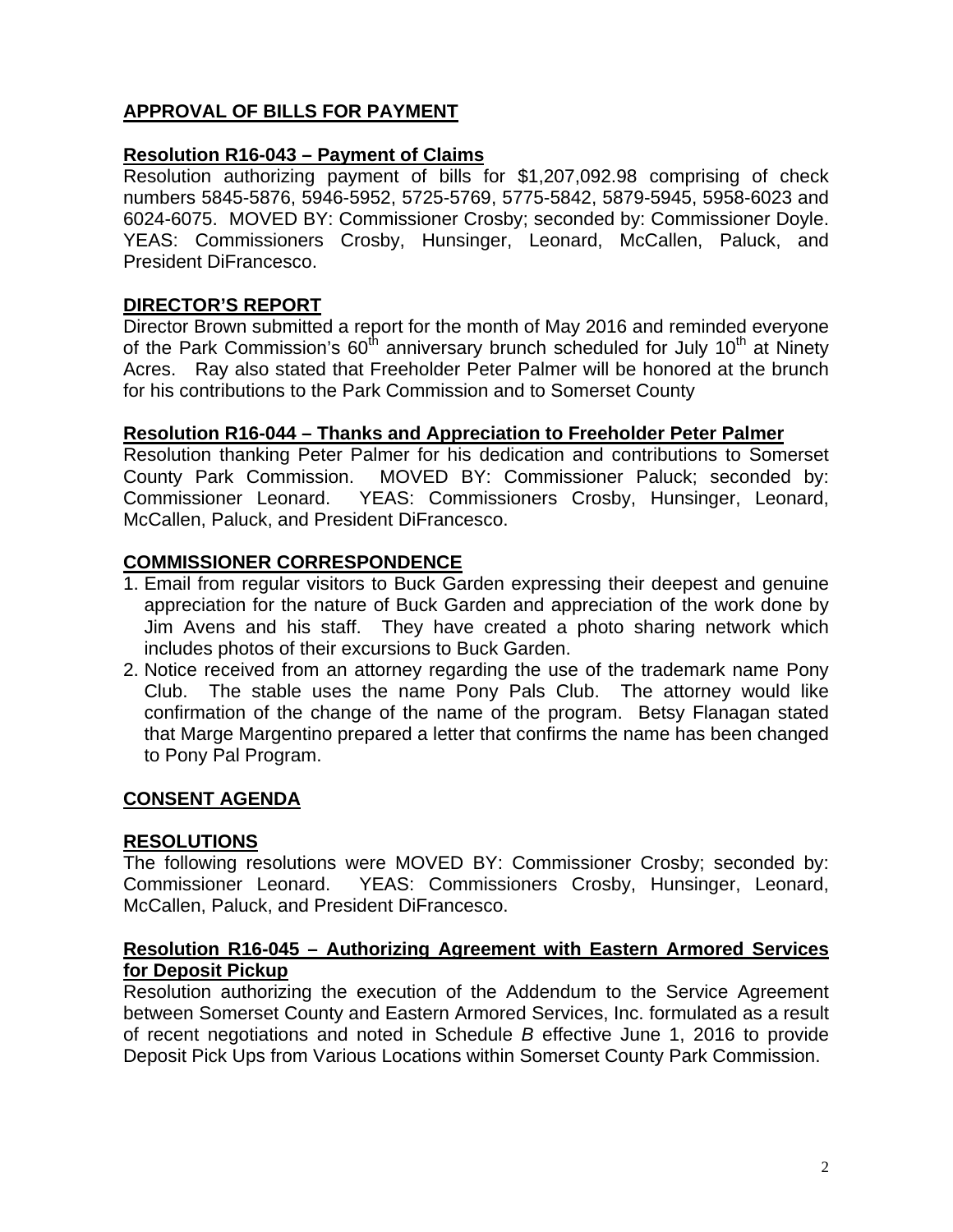# **Resolution R16-046 – Award of One-Year Extension For Food and Beverage at Warrenbrook Pool**

Resolution awarding a one-year extension of the current contract with RVAJR, LLC, 5E Prospect St. Hopewell, NJ 08825.

# **Resolution R16-047 – Award of Contract for the Purchase of a Warmblood Horse Trailer**

Resolution awarding contract for the purchase of a Warmblood Horse Trailer to Blue Ridge Trailers, 9932 Seminole Trail, Ruckersville, VA 22968 not to exceed \$22,400.00.

# **Resolution R16-048 – Authorizing State Contract for the Purchase of a Generator for Colonial Park**

Resolution authorizing Grainger Inc., 55 Jackson Drive, Cranford NJ 07016 who has been award the State Contract No. 79875, the contract to purchase the Generac Standby Generator (\$16,765.76), one (1) auto transfer switch (\$982.08), and two (2) transfer tanks (\$2,047.50), and two (2) transfer pumps (\$926.10, expected not to exceed a total of \$20, 721.44.

#### . **Resolution R16-049 – Award of Contract for Irrigation Control System Support**

Resolution awarding contract to Storr Tractor Company, 3191 U.S. Highway 22, Branchburg NJ 08876 for Irrigation Control System Support for a one-year period commencing June 1, 2016 and ending May 31, 2017.

# **COMMITTEE REPORTS**

# **FINANCE/BUSINESS ADMINISTRATION**

President DiFrancesco, Chair of the Committee, submitted a report for the month of May 2016.

Dan Livak reported that the Park Commission had an average month related to revenue due to weather.

# **HUMAN RESOURCES**

President DiFrancesco submitted a report for the month of May 2016.

Donna Umgelter, Manager Human Resources reported that the Park Commission received a first place award from the Joint Insurance Fund for complying with their Safety Recognition Program. As a result the Commission was awarded \$1,000.

# **LEISURE SERVICES**

President DiFrancesco, submitted a report for the month of May 2016.

Carrie Spring, Manager Environmental Science, reported that they have hired a new fulltime naturalist at the Environmental Education Center.

Dina Trunzo, Manager Therapeutic Recreation, reported they have conducted camp orientation and are preparing for camp to begin.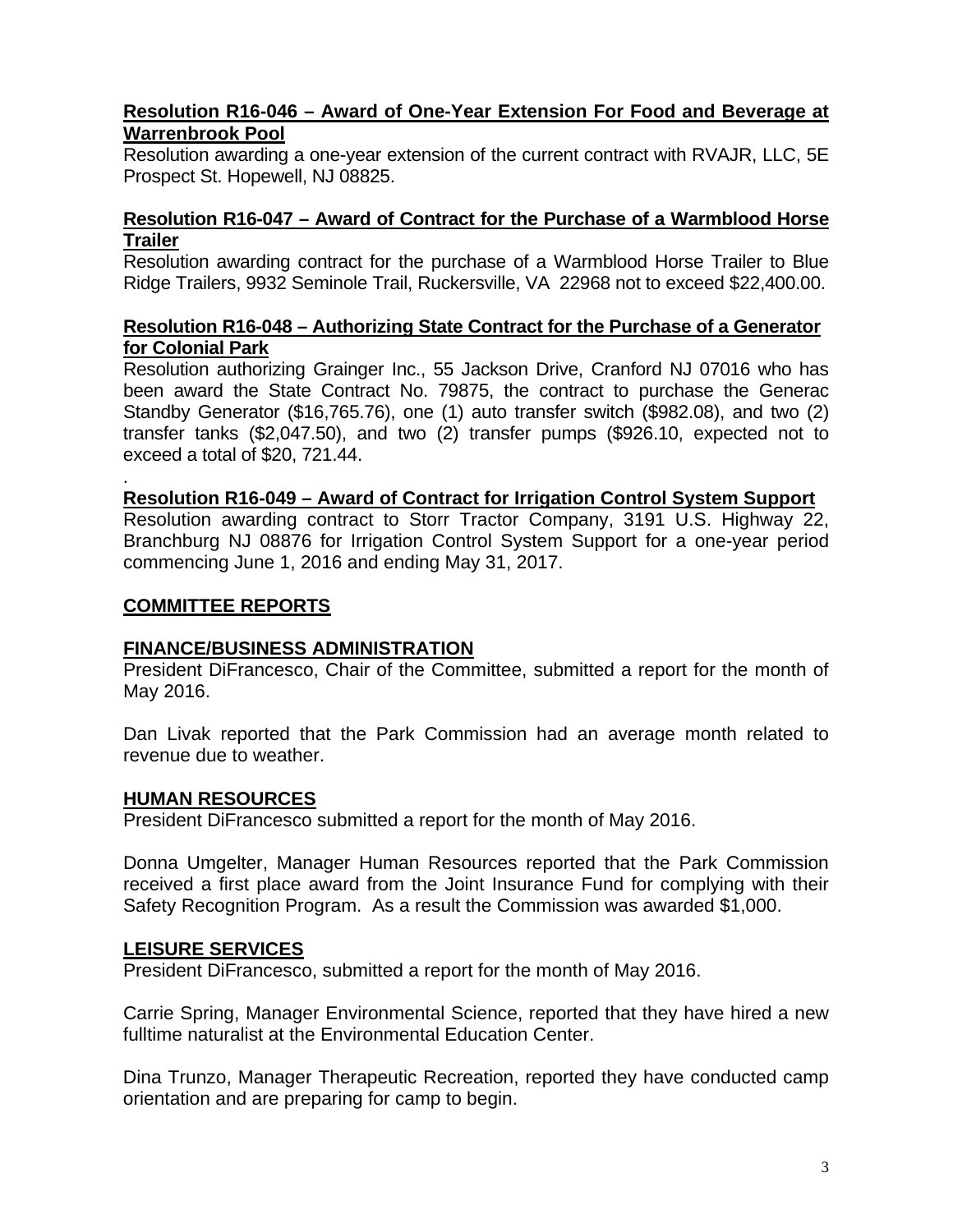Karren Newman, Manager Recreation, reported Warrenbrook pool has opened for the summer.

Marge Margentino, Manager Stable, reported that summer lessons and workshops are in session.

#### **GOLF MANAGEMENT**

Commissioner Paluck, Chair of the Committee, submitted a report for the month of May 2016.

Bob Ransone, Deputy Director Golf Management reported that golf play has been strong. Bob also reported that they are hosting the Drive, Pitch and Putt Tournament.

#### **INFORMATION MANAGEMENT**

Commissioner McCallen, Chair of the Committee, submitted a report for the month of May 2016.

#### **VISITOR SERVICES**

Commissioner Crosby, Chair of the Committee, submitted a report for the month of May 2016.

Dave Dendler, Manager Park Rangers reported that there was a bear spotted at Natirar. Dave distributed parking passes for the  $4<sup>th</sup>$  of July and stated that there will be fireworks with limited food vendors and a historical reenactment encampment.

#### **PROPERTY MANAGEMENT**

Commissioner Crosby, Chair of the Committee, submitted a report for the month of May 2016.

# **PLANNING AND LAND ACQUISITION**

President DiFrancesco, submitted a report for the month of May 2016.

# **CAPITAL FACILIITES – CONSTRUCTION and ENGINEERING**

President DiFrancesco submitted a report for the month of May 2016.

Director Brown reported that a meeting was held to update the new Commissioners on the Committee and to review the revised 10 year capital budget. Commissioner Crosby reported that a meeting was held at the Environmental Education Center to discuss replacing the boardwalk in the remote area of the trail that serves the Great Swamp.

# **PARK MAINTENANCE & HORTICULTURE**

President DiFrancesco submitted a report for the month of May 2016.

Jim Avens, Manager Horticulture reported that Rose Day was successful with more than 1,000 attendees. The Milkweed for Monarchs program has also been